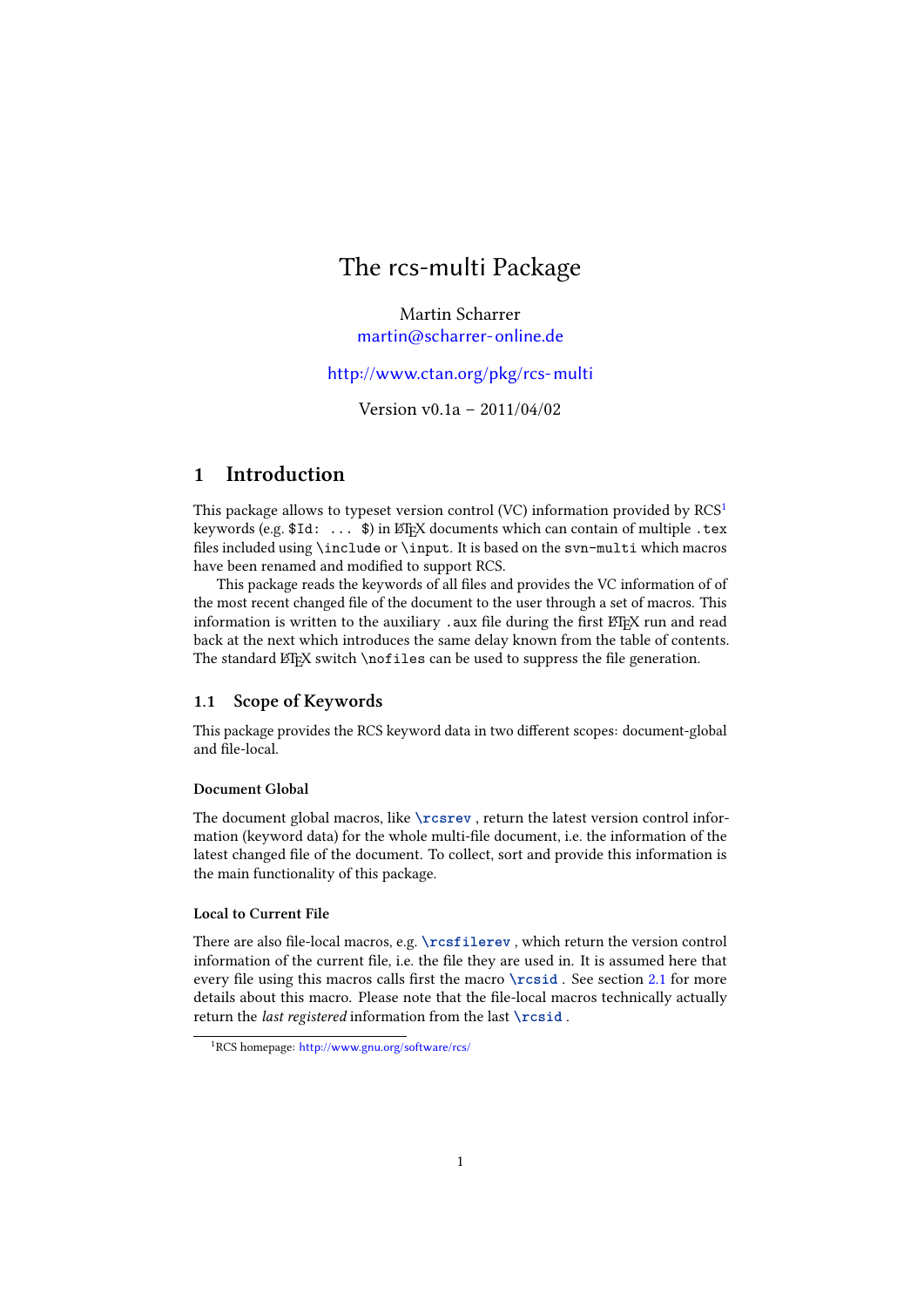# 2 Usage

The version control information are provided by RCS keywords which first need to be read in by dedicated macros and can then be typeset using different macros.

# <span id="page-1-0"></span>2.1 Including RCS Keywords

RCS keywords are included using **\rcsid** . This macro should be written very early in each file, i.e. in the preamble of the main document soon after \documentclass and \usepackage{ $rcs$ -multi} and as first in every subfile before an \chapter or similar macro. It does not create any output. See section [2.2](#page-1-1) to learn how to typeset the keyword values.

### **\rcsid**{\$Id\$} **\rcsid**{\$Header\$}

The macro is for the Id keyword and must be written like shown. A trailing colon with or without spaces after the keyword name ('Id') is also valid but everything else except a valid RCS string will cause a TEX parse error. The difference between Id and Header is that the latter includes the full URL/path and not only the filename.

### \rcs{\$\/keyword\\$}

This macro let you typeset rcs keywords directly. The dollars will be stripped and the rest is typeset as normal text.

#### \rcskwsave{\$\/keyword\\$}

This macro lets you include and save any keyword you like. The keyword can be already expanded or not (no value and only ":" or nothing after the key name). This macro is also used internally and does not create any output. Please note that the argument is read verbatim and that there should be no space between the macro and the argument's left brace.

### <span id="page-1-1"></span>2.2 Typesetting the Keyword Values

The following macros can be used to typeset the keyword values anywhere in the document. Please note that not all LATEX fonts have all special characters, e.g. '\_ is not provided in the standard roman font. To proper typeset file names and URLs containing these letters you can use either teletype font (\texttt) or use {\urlstyle{rm}\rcsnolinkurl{...}} which requires the hyperref package.

# **\rcsrev \rcsdate \rcsauthor**

These macros hold the keyword values of the whole document, i.e. of the most recent revision. They can be used everywhere in every file of the LATEX document, after \usepackage{rcs-multi} of course. Please see section [2.3](#page-3-0) how to typeset parts of the date.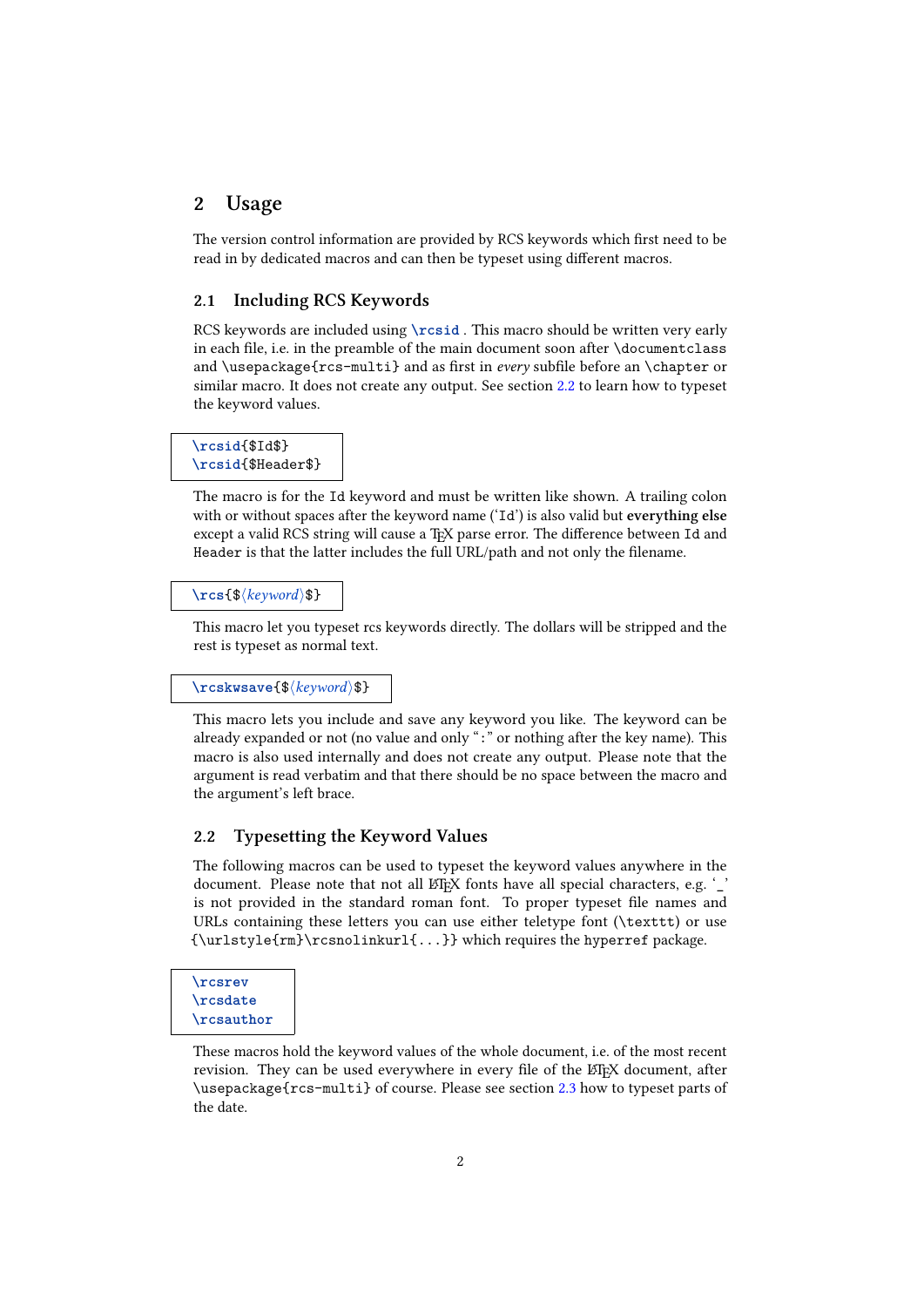```
\rcsfilerev
\rcsfiledate
\rcsfileauthor
```
These macros hold the keyword values of the current LATEX file, but only if it contains a **\rcsid** or **\rcsidlong** macro. Otherwise the macros hold either zero values or the values of the last file dependent on whether an option is enabled which enabled the fink package. Please see section [2.3](#page-3-0) how to typeset parts of the date. See **\rcskw** below for all other keywords.

#### **\rcsmainfilename**

The macro **\rcsmainfilename** hold the filename of the main  $E$ F<sub>K</sub>file. It can be used to typeset this information anywhere in the document which might be more descriptive as the name of the current file (which can be typeset with **\rcskw** {HeadURL} or **\rcskw** {Filename} after **\rcsid** or **\rcsidlong** , respectively).

#### **\rcssetmainfile**

This will declare the current file as the main LaTeX file by defining the above macros. It will automatically be called at the end of the preamble so the user normally doesn't have to use it by him- or herself as long it isn't needed in the preamble.

Please note that this macro changes the definition of **\rcsmainfilename** directly without going over the auxiliary file. Calling it in several files will make this two macros inconsistent.

### \rcskw{\langle keyword name}}

All keywords saved with **\rcsid** or **\rcskwsave** can be typeset by this macro which is a holdover from a very early version of this package when multiple files where not supported. It takes one argument which must be a RCS keyword name. It then returns the current value of this keyword or nothing (\relax) when the keyword was not set yet. Examples:

```
\textsl{Revision: \rcskw{Revision}}
URL: \url{\rcskw{HeadURL}}
```
In the second example \url (hyperref package) is used to add a hyperlink and to avoid problems with underscores (\_) inside the URL. rcsmulti is also providing a macro **\rcsnolinkurl** which works like \url but doesn't adds an hyperlink. See the description of this macro for more details.

If the given keyword doesn't exists a package warning is given to allow spelling errors to be tracked down. This doesn't work well when **\rcskw** is used inside \url. In this case the warning code will be typeset(!) verbatim into the document by  $\url.$ 

\rcskwdef{\/\left{\lame}}{\tegrame}}}

This macro is used to define the keyword values. This is normally only called internally but could be used by the user to override single keywords. The values can then be typeset by **\rcskw** . Note that this macro has no influence on the calculation of the latest revision.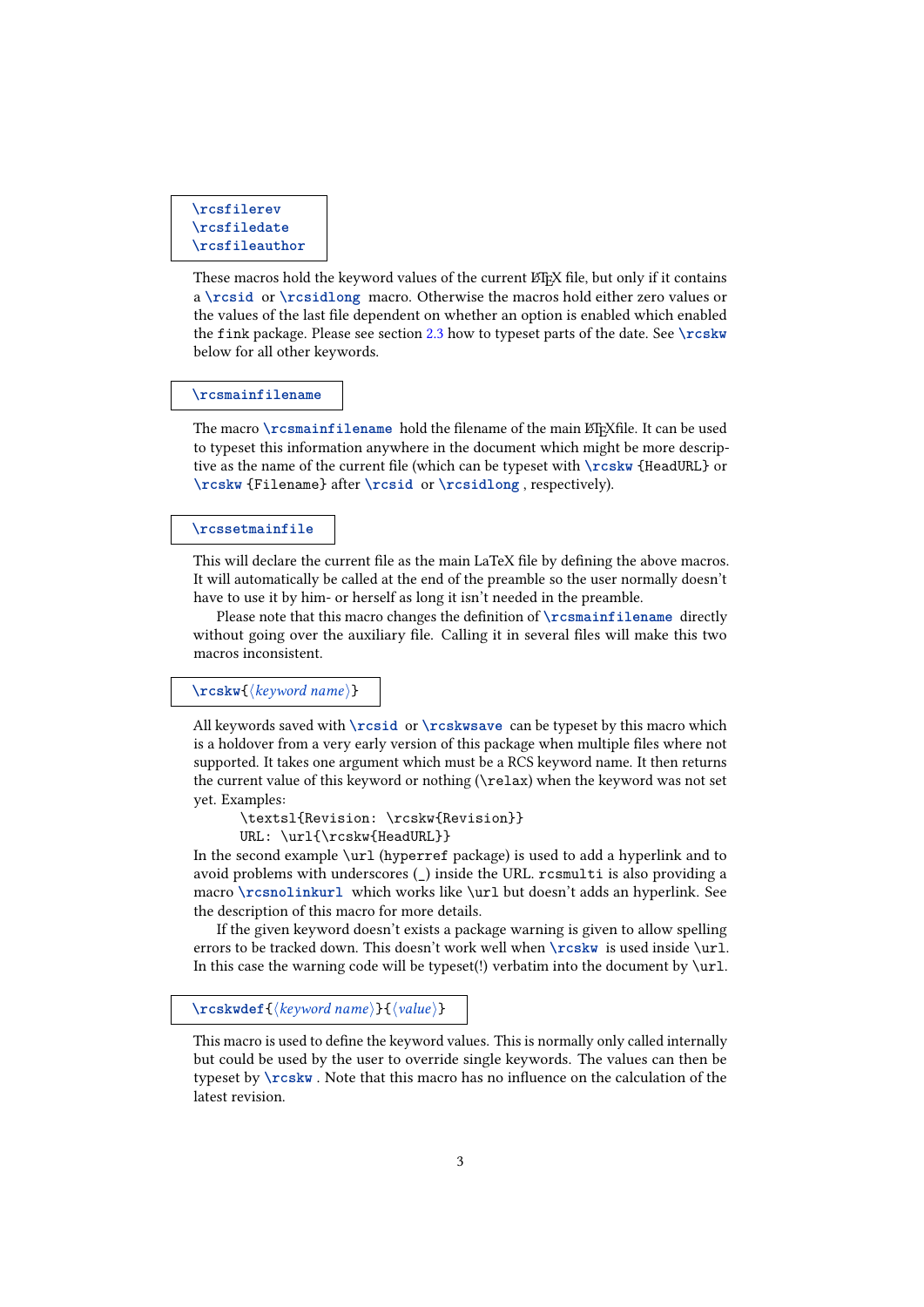### <span id="page-3-0"></span>2.3 Accessing Date Values

```
\rcsyear \rcsfileyear
\rcsmonth \rcsfilemonth
\rcsday \rcsfileday
\rcshour \rcsfilehour
\rcsminute \rcsfileminute
\rcssecond \rcsfilesecond
```
Whenever the date information is read, i.e. by **\rcskwsave** {Date} or **\rcsid** , the following macros are set to the appropriate date parts for the current file (the \rcsfile... versions) and for the whole document.

# **\rcstime \rcsfiletime**

This macros return the time part of the date only and simply return the corresponding hour, minute and second macros with a colon as separator.

#### **\rcspdfdate**

Returns the last changed date of the whole document in a format needed for \pdfinfo. Can be used like this:

```
\pdfinfo{ /CreationDate (D:\rcspdfdate) }
to set the PDF creation date to the last changed date if you use pdflatex to compile
your ETEX document.
```
**\rcstoday \rcsfiletoday**

These macros typeset the document-global or current-file, respectively, using the format of \today which depends on the used language. To adjust the language of your document use the babel package.

# 2.4 Using Full Author Names

If you like to have the full author<sup>[2](#page-3-1)</sup> names, not only the usernames, in your document you can use the following macros. First you have to register all authors of the document with \rcsRegisterAuthor and then you can write e.g. \rcsFullAuthor{\rcsauthor} or \rcsFullAuthor{\rcsfileauthor}.

```
\rcsRegisterAuthor{\author\}{\full name}}
```
This macro registers  $\langle full\ name\rangle$  as full name for  $\langle author\rangle$  (a RCS username) for later use with **\rcsFullAuthor** .

<span id="page-3-1"></span><sup>&</sup>lt;sup>2</sup>This means RCS authors, e.g. the persons who commit changes into the rcs repository.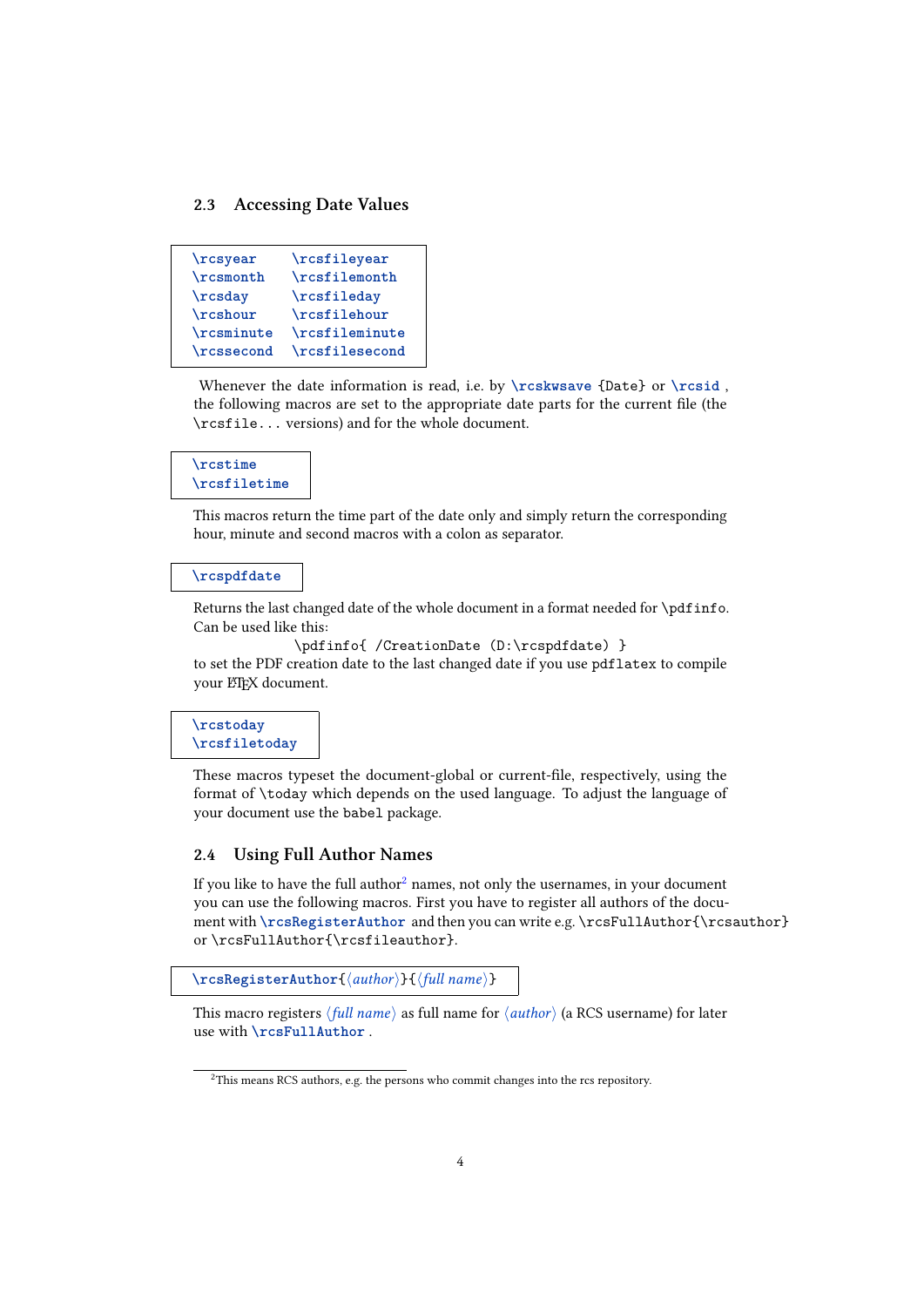```
\rcsFullAuthor{\author name or macror\}
\rcsFullAuthor*{\author name or macro\}
```
Takes the username as argument and returns the full name if it was registered first with **\rcsRegisterAuthor**, otherwise it returns the given username. The star version returns the username in parentheses after the full name. This is normally used in one of the following forms:

**\rcsFullAuthor**{**\rcsauthor**} **\rcsFullAuthor**{**\rcsfileauthor**}

### 2.5 Using Full Revision Names

Like the author's also revision names/tags can be registered and used later. These macros were implemented on user request and have the drawback that you have to guess the next revision number of your document in order to get correct results when you like to tag the to-be-checked-in revision. Please note that this has nothing to do with the normal tagging.

```
\rcsRegisterRevision{\tevision number\}{\tag name\}
```
This registers  $\langle tag \ name \rangle$  as tag name for  $\langle revision \ number \rangle$  for later use with **\rcsFullRevision** .

\rcsFullRevision{\tevision number or macro\} \rcsFullRevision\*{\revision number or macro\}

Takes a revision number coming from a macro like **\rcsrev** , **\rcsfilerev** or a number as argument and returns the full name if it was registered first with **\rcsRegisterRevision**, otherwise it returns "Revision (revision number)". The star version returns also the revision number leaded by 'r' in parentheses after the tag name, e.g. Name (1.2).

# 2.6 Verbatim URLs with and without Hyperlinks

 $\text{resnolinkurl}$  (*macro with returns special text*)}

This macro allows you to write \rcsnolinkurl{\rcskw{HeadURL}} and get the Head URL typeset verbatim. However \url{**\rcskw** {HeadURL}} (hyperref package) gives you the same result with a hyperlink. Both macros require the hyperref package which is not automatically loaded by rcsmulti. Please load it manually when you like to use **\rcsnolinkurl** .

Please note that you can't use hyperref's \nolinkurl because it won't expand **\rcskw** .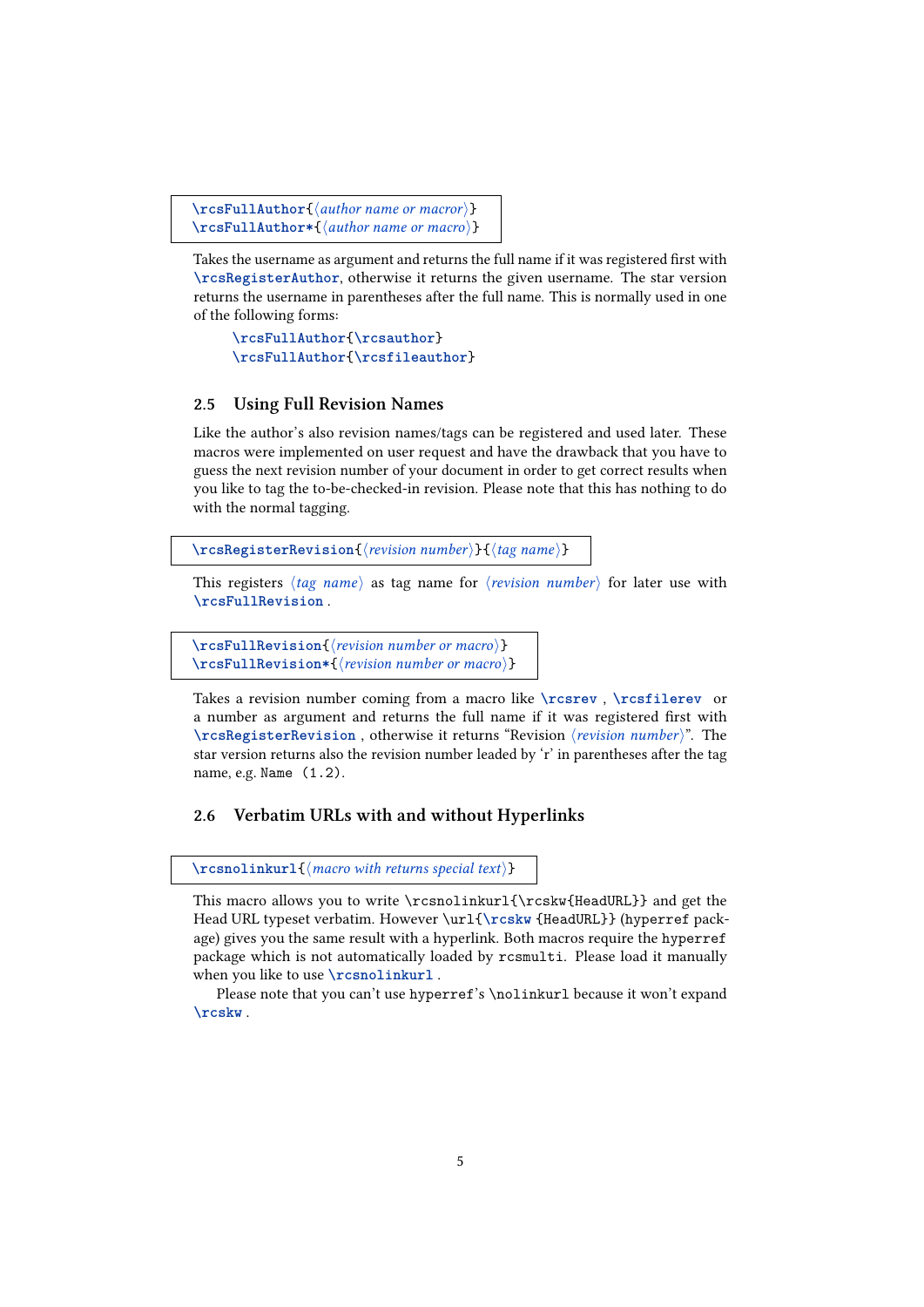# 3 Implementation

# 3.1 Package Header

```
1 \NeedsTeXFormat {LaTeX2e}[1999/12/01]
2 \ ProvidesPackage { rcs - multi }
   3 [\ filedate \ space \ fileversion \ space RCS Keywords for .
       multi-file LaTeX documents]
```
## 3.2 General Internal Macros

Some internal used macro which don't fit in any other section.

### **\rcs@ifempty**

#1: string

Tests if the given argument is empty. If so the first of the next two token will be expanded, the second one otherwise.

```
4 \ def\ rcs@ifempty #1{%
    5 \ begingroup
    6 \ edef \ rcs@temp {#1} %
    7 \ ifx\ rcs@temp \ empty
8 \ endgroup
9 \ expandafter
10 \ @firstoftwo
11 \ else
12 \ endgroup
13 \ expandafter
14 \ @secondoftwo
\frac{15}{15} \fi
16 }
```
### **\rcs@ifequal**

#1: string a

```
#2: string b
```
Tests if the given arguments are identical, e.g. same strings. If so the first of the next two token will be expanded, the second one otherwise.

```
17 \ def\ rcs@ifequal #1#2{ %
```

```
18 \ begingroup
```

```
19 \ edef \ rcs@stringa {#1} %
```

```
20 \ edef \ rcs@stringb {#2} %
```

```
21 \ ifx\ rcs@stringa \ rcs@stringb
```

```
22 \ endgroup
```

```
23 \ expandafter
```

```
24 \ Qfirstoftwo
```

```
25 \ else
```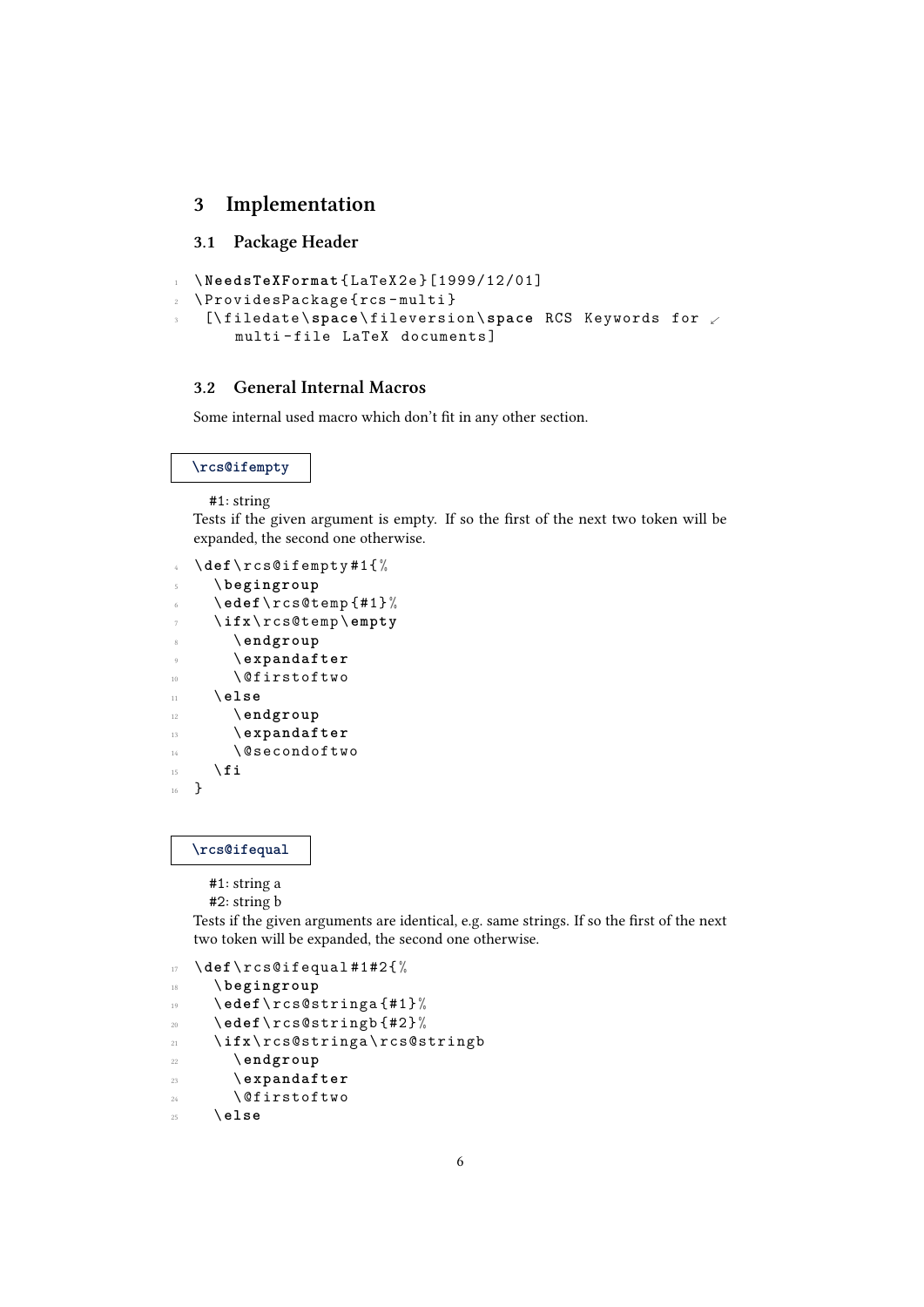```
26 \ endgroup
27 \ expandafter
28 \ @secondoftwo
29 \qquad \qquad fi
30 }
```
#### **\rcs@ifvalidrev**

#1: macro name

Checks if the given macro (by name) is a valid revision, i.e. defined and greater than zero.

```
31 \ def\ rcs@ifvalidrev #1{%
32 \ begingroup
33 \ @ifundefined {#1} %
34 {\ def \ rcs@temp { -1}}%
35 {\ expandafter \ edef
36 \ expandafter \ rcs@temp \ expandafter {\ csname #1\.
            endcsname }}%
37 \ ifnum \ rcs@temp > -1\ relax
38 \ endgroup
39 \ expandafter
40 \Cfirstoftwo
41 \ else
42 \ endgroup
43 \ expandafter
44 \ @secondoftwo
45 \qquad \qquad \setminus \textbf{fi}46 }
```
# 3.3 Definition of init values

```
47 % Init values
48 \ def\ rcsrev {0.0} \ def \ @rcs@rev {0.0}
49 \def\rcsdate {} \ \def\@rcs@date {}
50 \ def\ rcsauthor {} \ def \ @rcs@author {}
51 \ def\ rcsyear {0000} \ def \ @rcs@year {0000}
52 \ def\ rcsmonth {00} \ def \ @rcs@month {00}
53 \ def\ rcsday {00} \ def \ @rcs@day {00}
54 \ def\ rcshour {00} \ def \ @rcs@hour {00}
55 \ def\ rcsminute {00} \ def \ @rcs@minute {00}
56 \ def\ rcssecond {00} \ def \ @rcs@second {00}
57 \ def \ rcsname { } \qquad \qquad \ def \ @rcs@name { }
58 \ def\ rcsurl {} \ def \ @rcs@url {}
59 \ def\ rcsmainfilename {}
60 \ def\ rcsmainurl {\ rcsmainfilename }
61 \ def\ rcs@temp {}
62 \ def\ rcs@lastkw {}
```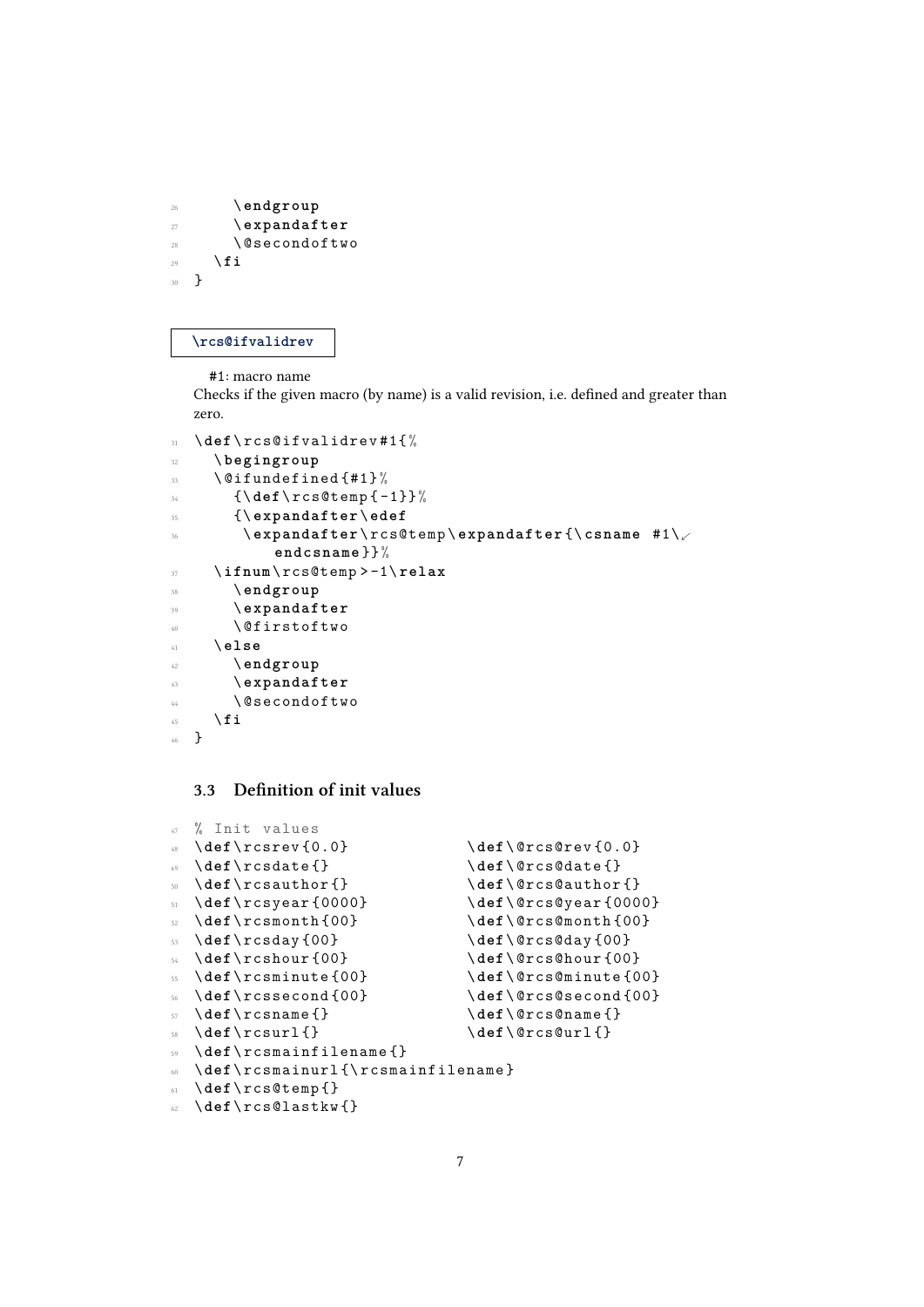```
63
64 \ def\ rcsfilerev {0.0}
65 \ def\ rcsfiledate {}
66 \ def\ rcsfileauthor {}
67 \ def\ rcsfileyear {0000}
68 \ def\ rcsfilemonth {00}
69 \ def\ rcsfileday {00}
70 \ def\ rcsfilehour {00}
71 \ def\ rcsfileminute {00}
72 \ def\ rcsfilesecond {00}
73 \ def\ rcsfileurl {}
74 \ def\ rcsfilename {}
```
# 3.4 Time and Today macros

### **\rcstime**

### **\rcsfiletime**

This macros simple use the hour, minute and second macros.

```
\def\rcstime {\rcshour:\rcsminute:\rcssecond}
76 \ def\ rcsfiletime {\ rcsfilehour :\ rcsfileminute :\.
```

```
rcsfilesecond }
```
These macros use the \today macro to typeset the current date using the local language settings. Thanks and credit goes to Manuel Pégourié-Gonnard for suggesting this feature and for providing some code.

#### **\rcstoday**

```
77 \ newcommand *{\ rcstoday }{%
78 \ begingroup
79 \ year \ rcsyear \ month \ rcsmonth \ day\ rcsday
80 \ relax \ today
81 \ endgroup
82 }
```
**\rcsfiletoday**

```
83 \ newcommand *{\ rcsfiletoday }{%
84 \ begingroup
85 \ year \ rcsfileyear \ month \ rcsfilemonth \ day\.
           rcsfileday
       86 \ relax \ today
87 \ endgroup
88 }
```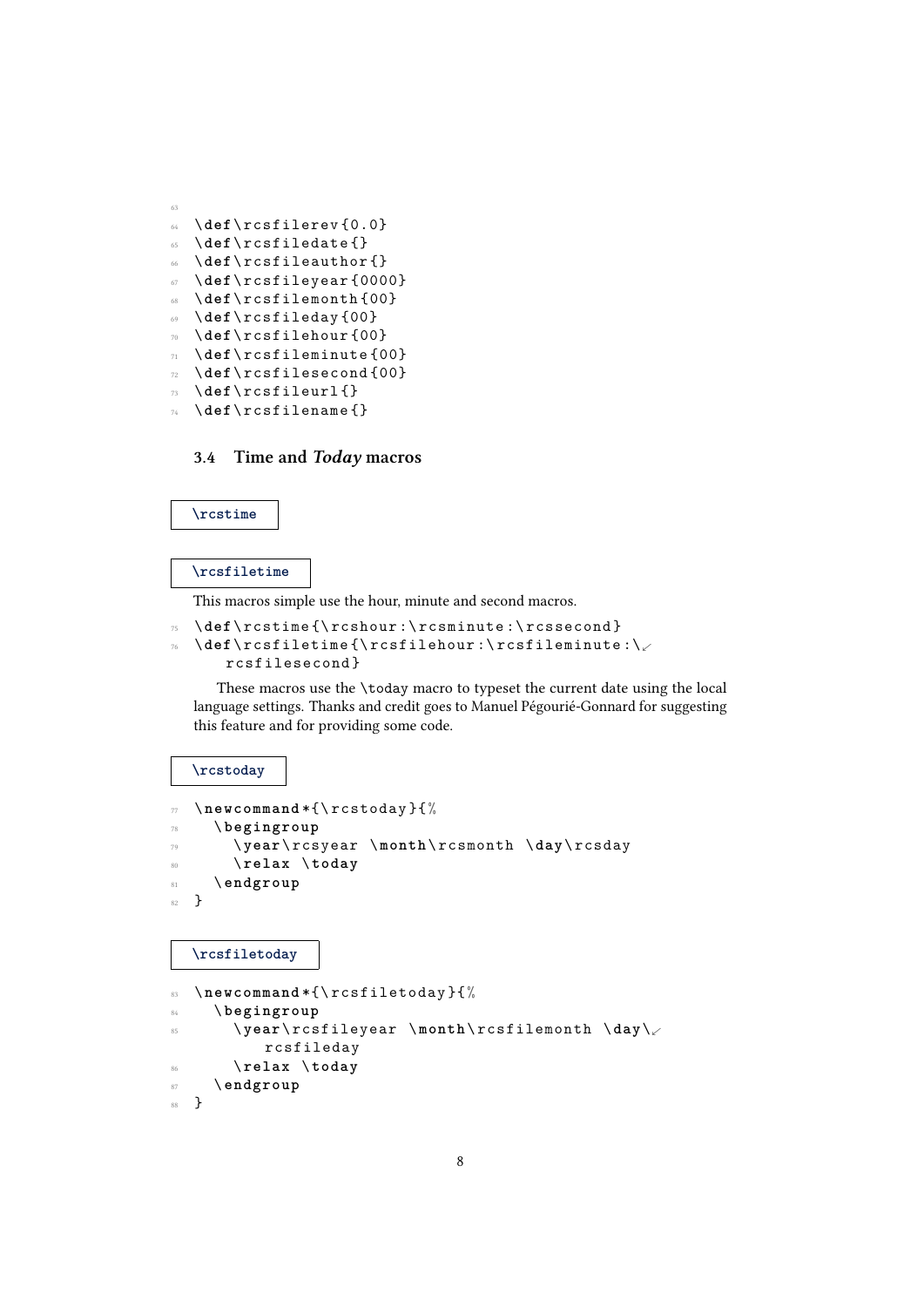### 3.5 Id macro

# **\rcsid**

Calls **\rcskwsave** with \@rcsidswtrue so that the Id keyword will be parsed at the end of **\rcskwsave** .

```
89 \ newcommand *{\ rcsid }{%
     \@rcsidswtrue
\gamma \ rcskwsave
92 }
93 \ newif \ if@rcsidsw
94 \ @rcsidswfalse
```
### **\rcs@scanId**

#1: file name #2: revision #3: date (YYYY-MM-DD) #4: time (HH:MM:SS) #5: author (username) #6: rest

Scans rcs Id (after it got parsed by **\rcskwsave** ). Awaits only Id value without leading 'Id:' and a trailing \relax as end marker. It calls **\@rcs@scandate** to extract the date information and **\@rcs@updateid** to update global Id values and also sets the appropriate keywords.

```
95 \ def\ rcs@scanId #1 , v #2 #3 #4 #5 #6\ relax {%
\% \@rcs@scandate {#3 #4}%
\frac{97}{97} \@rcs@updateid{#2}{#3 #4}{#5}{#1}%
98 \ rcskwdef { Filename }{#1} %
\frac{99}{100} \rcskwdef {Date } {#3 #4}%
100 \rcskwdef {Revision } {#2} %
101 \rcskwdef { Author } {#5} %
102 }
```
**\@rcs@updateid**

#1: rev #2: date #3: author (username) #4: url

We first define the expanded arguments to variables for the user. The expansion is needed because the arguments content is mostly generic like \rcs@value which can change very soon after this macro.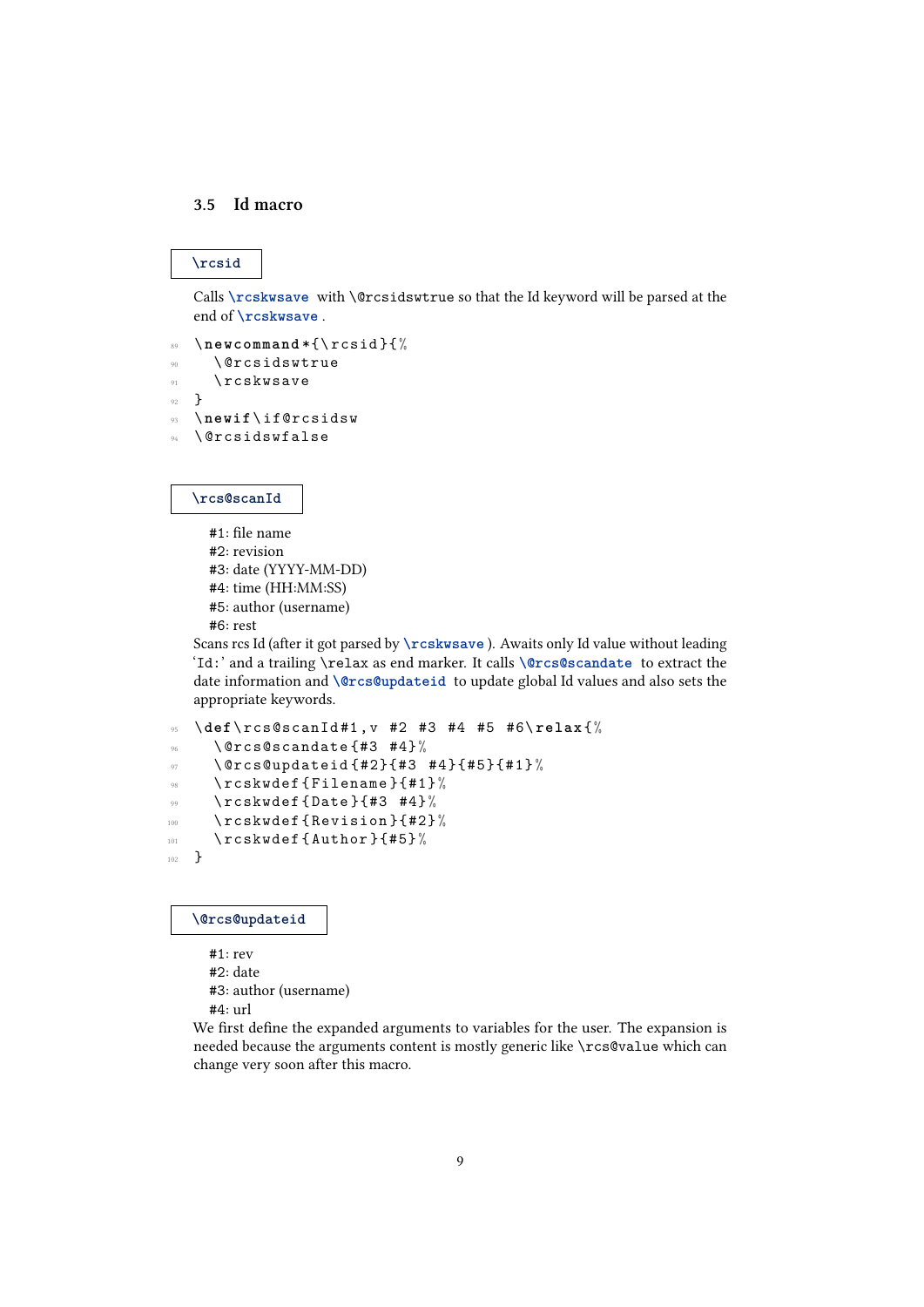```
103 \ def\ @rcs@updateid #1#2#3#4{ %
```

```
104 \xdef \rcsfilerev {#1} %
```

```
105 \xdef \rcsfiledate {#2} %
```

```
106 \xdef \rcsfileauthor {#3}%
```

```
107 \xdef \ rcsfileurl {#4} %
```

```
\rcs@getfilename\rcsfileurl
```
Then we check if the revision is non-empty (not yet expanded by RCS?) and larger then the current maximum value \@rcs@rev. If yes we save all value to save them in the .aux-file later.

```
109 \ ifx\ rcsfiledate \ empty \ else
110 \ begingroup
111 \edef\@tempa {\@rcs@year\@rcs@month\@rcs@day }
112 \edef \@tempb{\rcsfileyear \rcsfilemonth \
            rcsfileday }
113 \ifnum \@tempa <\@tempb
114 \rcs@update
115 \ else \ ifnum \ @tempa =\ @tempb
116 \edef \@tempa {\@rcs@hour \@rcs@minute \
              @rcs@second }
117 \edef\@tempb{\rcsfilehour\rcsfileminute\
              rcsfilesecond }
118 \ifnum \ @tempa <\ @tempb
119 \rcs@update
           \chifi
121 \fi\fi
122 \ endgroup
123 \qquad \qquad \int f \, \mathbf{i}124 }
```
## **\rcs@updateid**

Updates the max-hold macros with the values of the current file VC information.

```
125 \ def\ rcs@update {%
126 \xdef\@rcs@rev{\rcsfilerev}%
127 \xdef\@rcs@date{\rcsfiledate}%
128 \xdef\@rcs@author{\rcsfileauthor}%
129 \xdef \@rcs@year {\rcsfileyear }%
130 \xdef \@rcs@month {\rcsfilemonth }%
131 \xdef \@rcs@day {\rcsfileday }%
132 \xdef \@rcs@hour {\rcsfilehour }%
133 \ xdef \ @rcs@minute { \ rcsfileminute } %
134 \xdef \@rcs@second {\rcsfilesecond }%
135 \xdef \@rcs@name {\rcsfilename }%
136 \xdef \@rcs@url{\rcsfileurl }%
137 }
```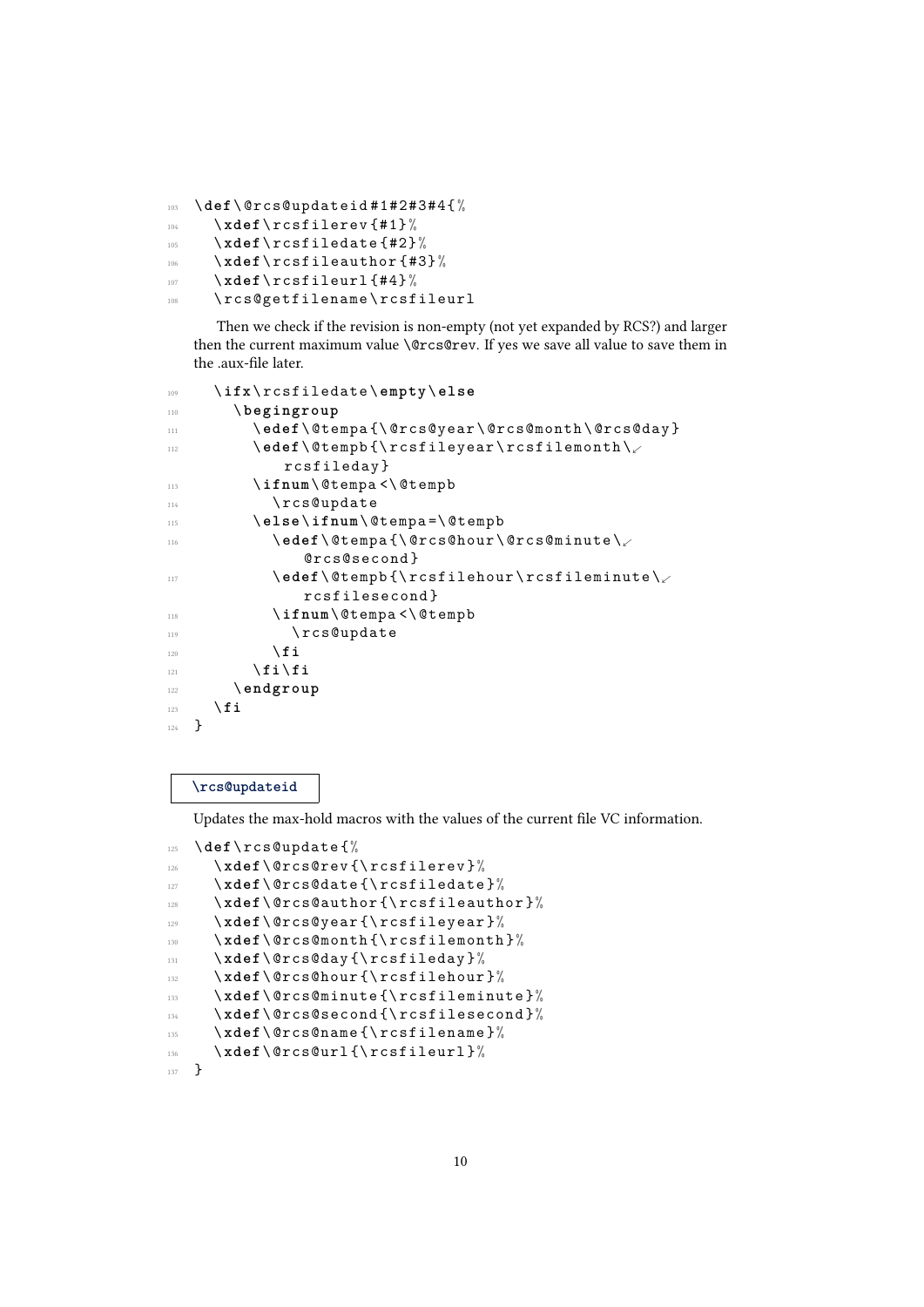## **\rcs@catcodes**

Changes all TFX-special character to category "other". The newline aka return is changed to category "ignore" so line breaks are not taken as part of the verbatim arguments.

```
138 \ def\ rcs@catcodes {%
139 \ let\do\ @makeother
140 \ dospecials
141 \ catcode '\^^ M 9
```
- 142 \ **catcode** '\ 10 143 \ \ catcode '\{1
- 144 \catcode<sup>'</sup>\}2

```
145 }
```
### **\rcs@gdefverb**

#1: macro

```
146 \def\rcs@gdefverb#1{%
147 \ begingroup
148 \def \rcs@temp {#1}%
149 \ begingroup
150 \rcs@catcodes
151 \rcs@gdefverb@
152 }
```
### **\rcs@defverb@**

#1: verbatim stuff

```
153 \ def\ rcs@gdefverb@ #1{%
154 \ endgroup
155 \ expandafter \ gdef \ rcs@temp {#1} %
156 \ endgroup
157 }
```
# 3.6 Keyword Macros

### **\rcskwsave**

Enabled verbatim mode and uses a sub macro to read the arguments afterwards.

```
158 \def\rcskwsave{%
159 \ begingroup
160 \rcs@catcodes
161 \rcskwsave@readargs
162 }
```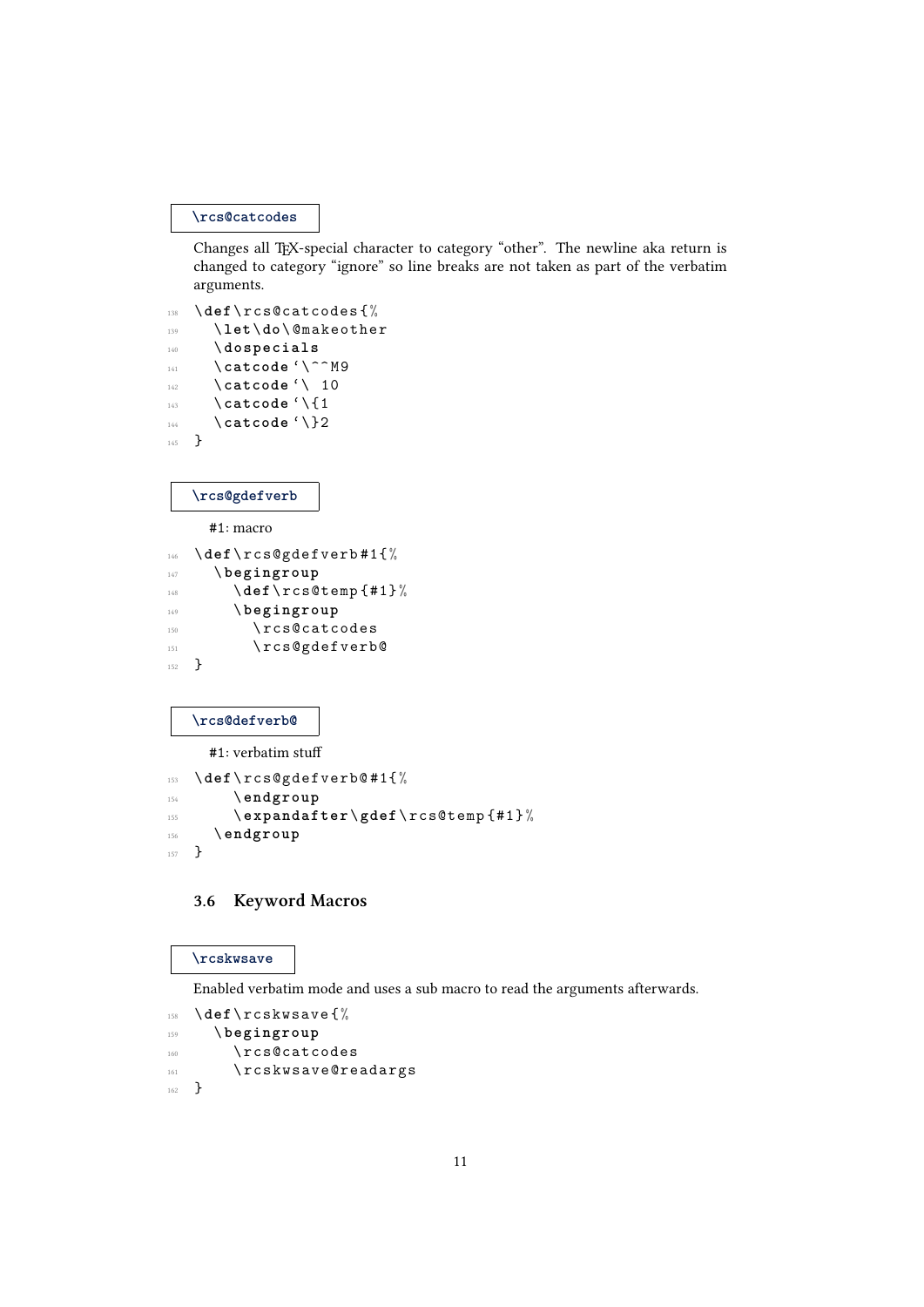**\rcskwsave@readargs**

#1: \$kw: value\$

Reads full argument, calls parse submacro and ends catcode changes. If **\rcskwsave** was called by **\rcsid** scans the id keyword by calling the scan macro.

```
163 \ gdef \ rcskwsave@readargs #1{%
164 \ rcskwsave@read #1\ relax
165 \ endgroup
166 \if@rcsidsw
167 \ rcs@ifequal {\ rcs@lastkw } {Id }%
168 {\ ifx \ rcskwId \ empty \ else
169 \ expandafter
170 \ rcs@scanId\rcskwId\relax
171 \sqrt{C}csidswfalse
172 \fi } { %
173 \ rcs@ifequal {\ rcs@lastkw } { Header } %
174 {\ ifx \ rcskwHeader \ empty \ else
175 \ expandafter
176 \ rcs@scanId \ rcskwHeader \ relax
177 \ @rcsidswfalse
178 \fi } { } %
179 } \frac{9}{6}180 \fi
181 \ ignorespaces
182 }
```
**\rcskwsave@read**

#1: keyword line without surrounding \$ \$ Reads the full keyword and strips the dollars.

```
183 \ begingroup
184 \ catcode '\$=12
185 \ gdef \ rcskwsave@read $#1$\ relax {%
186 \ rcs@checkcolon #1:\ relax
187 }
188 \ endgroup
```
### **\rcskwsave@parse**

#1: key #2: value Parse the keyword and save it away.

```
189 \ begingroup
190 \ catcode '\$=11
191 \ gdef \ rcskwsave@parse $#1:#2${ %
192 \ expandafter \ xdef \ csname rcskw #1\ endcsname {#2} %
```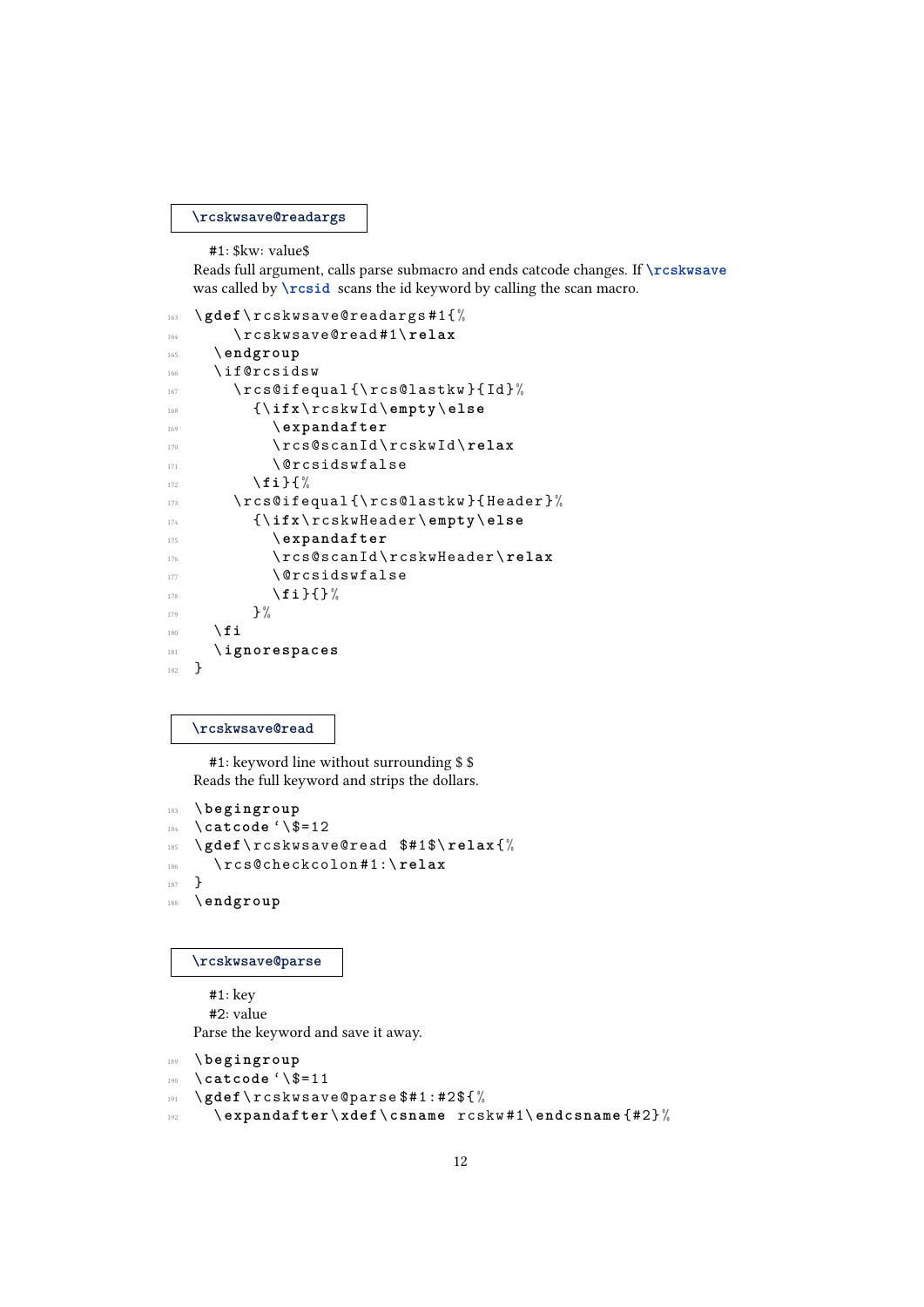```
193 } \frac{9}{6}194 \ endgroup
```
#### **\rcskwdef**

#1: key #2: value

```
195 \newcommand {\rcskwdef } [2] {%
196 \ gdef \ rcs@lastkw {#1} %
197 \ expandafter \ xdef \ csname rcskw #1\ endcsname {#2} %
198 }
```
Example:  $\r \csc \sqrt{Rev}$  {2.3} will define  $\r \csc \sqrt{2.3'}$ .

We define default values for normal keywords. Keyword Filename is the name given by Id and not a real keyword.

 \ rcskwdef { Rev }{0.0} \ rcskwdef { Date }{} \ rcskwdef { Author }{} \ rcskwdef { Filename }{} \ rcskwdef { HeadURL }{}

**\rcskw**

#1: keyword name

Macro to get keyword value. Just calls **\rcskw**  $\langle \text{ARGUMENT} \rangle$  where the argument interpreted as text. So e.g. \rcskw{Date} is the same as rcskwDate but this could be changed later so always use this interface to get the keyword values.

```
204 \ newcommand {\ rcskw }[1]{ %
205 \ @ifundefined { rcskw #1}%
206 {\P} {\PackageWarning {rcs-multi } {RCS keyword '#1' not .
            defined (typo?)}}%
        207 {\ csname rcskw #1\ endcsname }%
208 } \frac{9}{6}
```
# 3.7 Keyword check and strip macros

The following macros are used to test whether the given keywords are fully expanded or not. RCS supports unexpanded keywords as input with or without colon and with or without trailing space(s), i.e. a:  $\frac{KW}{\delta}$ , b:  $KW:$   $\circ$  or c:  $\frac{KW}{\delta}$ . To avoid  $\frac{W}{\delta}$ X syntax errors in this pre-commit state the keyword is checked by the following macros. Unexpanded keywords result in an empty value. Also leading and trailing spaces are removed.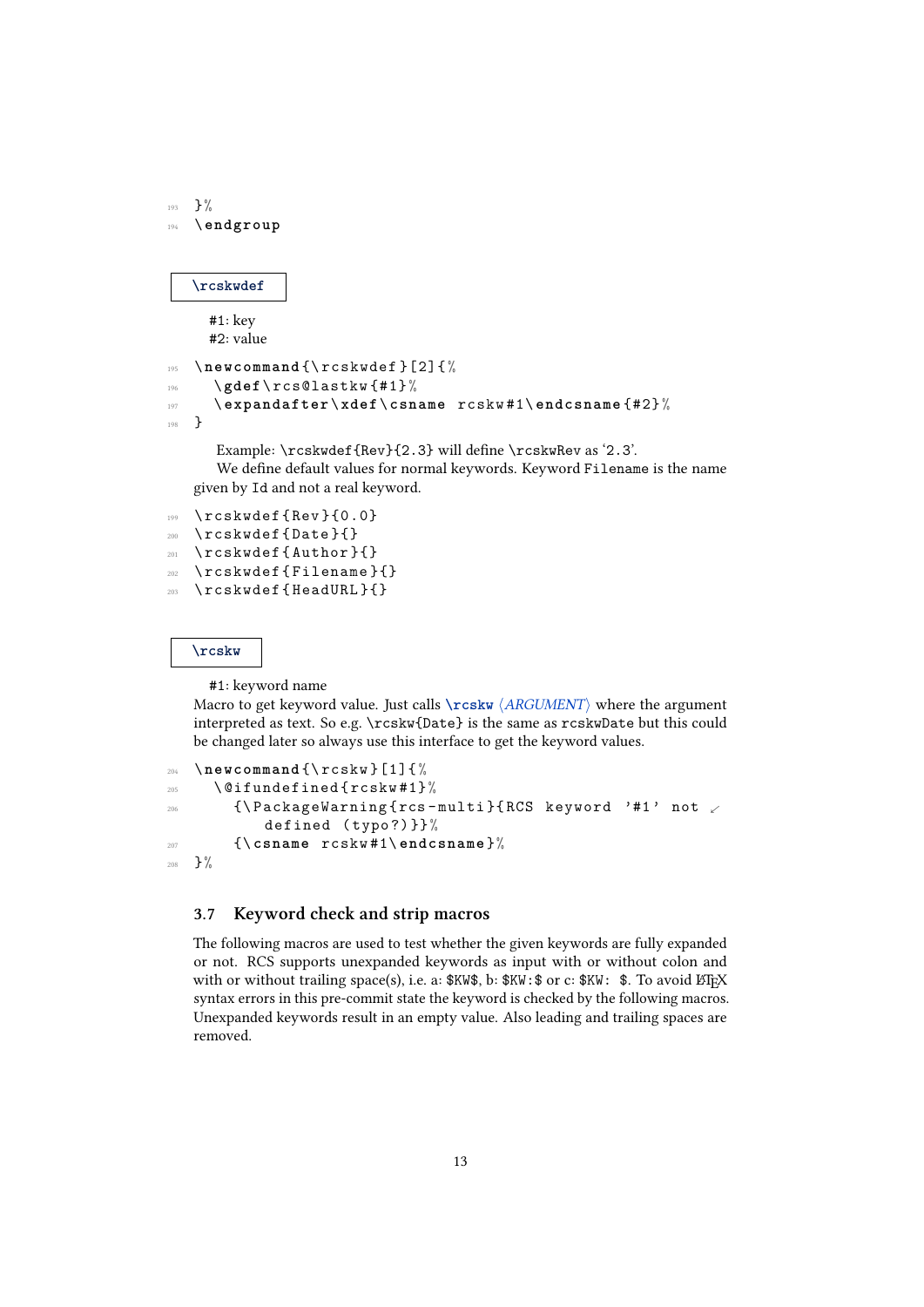**\rcs@checkcolon**

#1: key

#2: potential value, might be empty

Checks if the keyword contains a colon. It is called by **\rcskwsave@read** with a trailing :\relax so that #2 will be empty if there is no earlier colon or will hold the value with this trailing colon otherwise. The first case means that the keyword is unexpanded without colon (case a) which leads to an empty value. In the second case **\rcs@stripcolon** is called to strip the colon and surrounding spaces. The final value is returned by \rcs@value.

```
209 \ def\ rcs@checkcolon #1:#2\ relax {%
210 \rcs@ifempty{#2}%
211 {\rceil {\csc{\ddot{\tau}} \mathbf{1}} \}212 {\rcs@stripcolon#2\relax\rcskwdef{#1}{\rcs@value
           }}%
213 }
```
#### **\rcs@stripcolon**

#1: potential value

Strips the previous added colon (for **\rcs@checkcolon** ). The remaining argument is checked if it's empty (case b) or only a space (case c). Otherwise the keyword is expanded and **\rcs@stripspace** is called to strip the spaces.

```
214 \ def\ rcs@stripcolon #1:\ relax {%
215 \chircs@ifempty{#1}%
216 {\ gdef \ rcs@value {}}%
217 {\rcs@ifequal{#1}{ }%
218 \{ \gtrsim \{ \gtrsim \frac{1}{2} \} \}219 {\ rcs@stripspace #1\ relax \ relax }%
220 } \frac{9}{6}221 }
```
**\rcs@stripspace**

#1: first character

```
#2: rest of string
```
Strips leading space if present and calls **\rcs@striptrailingspace** to strip the trailing space.

```
222 \ def\ rcs@stripspace #1#2\ relax {%
223 \rcs@ifequal{#1}{ }%
224 {\ gdef \ rcs@value {#2}} %
225 {\ rcs@striptrailingspace #1#2\ relax }%
226 }
```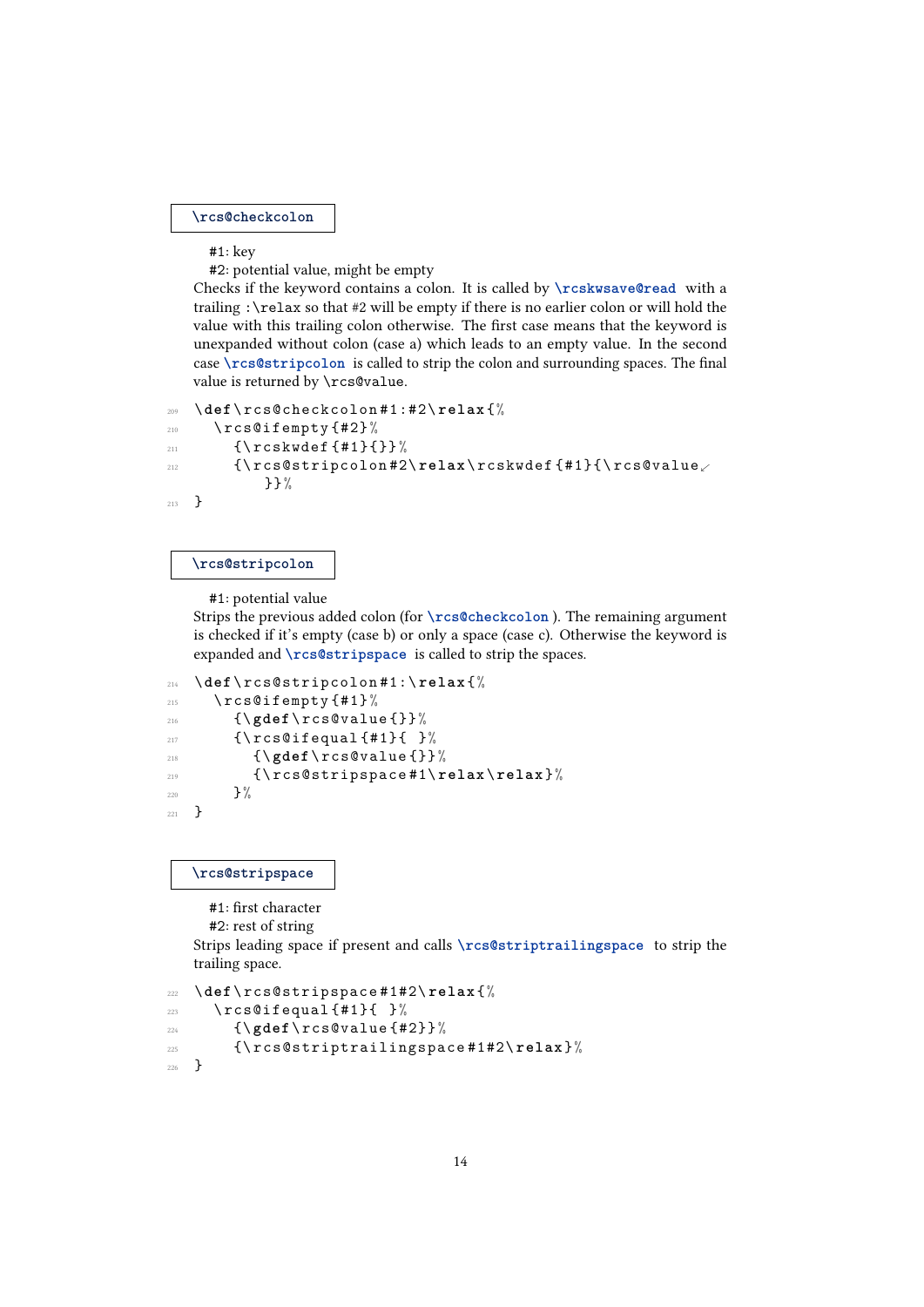**\rcs@striptrailingspace**

#1: string

Strips trailing space using the macros parameter text. Must be called with \relax as end marker.

```
227 \ def\ rcs@striptrailingspace #1 \ relax {%
228 \ gdef \ rcs@value {#1} %
229 }
```
### 3.8 Date Macros

**\@rcs@scandate**

#1: date

Scans data information in Id keyword and saves them in macros.

```
230 \ def\ @rcs@scandate #1{\ @rcs@scandate@ #1\ empty \ relax }
231
232 \ def\ @rcs@scandate@ #1/#2/#3 #4:#5:#6#7#8\ relax {%
233 \ gdef \ rcsfileyear {#1} %
234 \ gdef \ rcsfilemonth {#2} %
235 \ gdef \ rcsfileday {#3} %
236 \ gdef \ rcsfilehour {#4} %
237 \ gdef \ rcsfileminute {#5} %
238 \ gdef \ rcsfilesecond {#6#7} %
239 }
```
**\rcspdfdate**

Returns date in a format needed for \pdfinfo.

```
240 \ def\ rcspdfdate {%
241 \ rcsyear \ rcsmonth \ rcsday
242 \ rcshour\ rcsminute\ rcssecond 00 '00'%
243 }
```
# 3.9 Mainfile Makros

**\rcssetmainfile**

Saves the current filename and URL to macros. Will be called automatically in the preamble.

```
244 \ newcommand {\ rcssetmainfile }{%
245 \ xdef \ rcsmainfilename {\ rcsfilename }%
246 \ xdef \ rcsmainfileurl {\ rcsfileurl }%
247 }
248 \ AtBeginDocument {\ rcssetmainfile }
```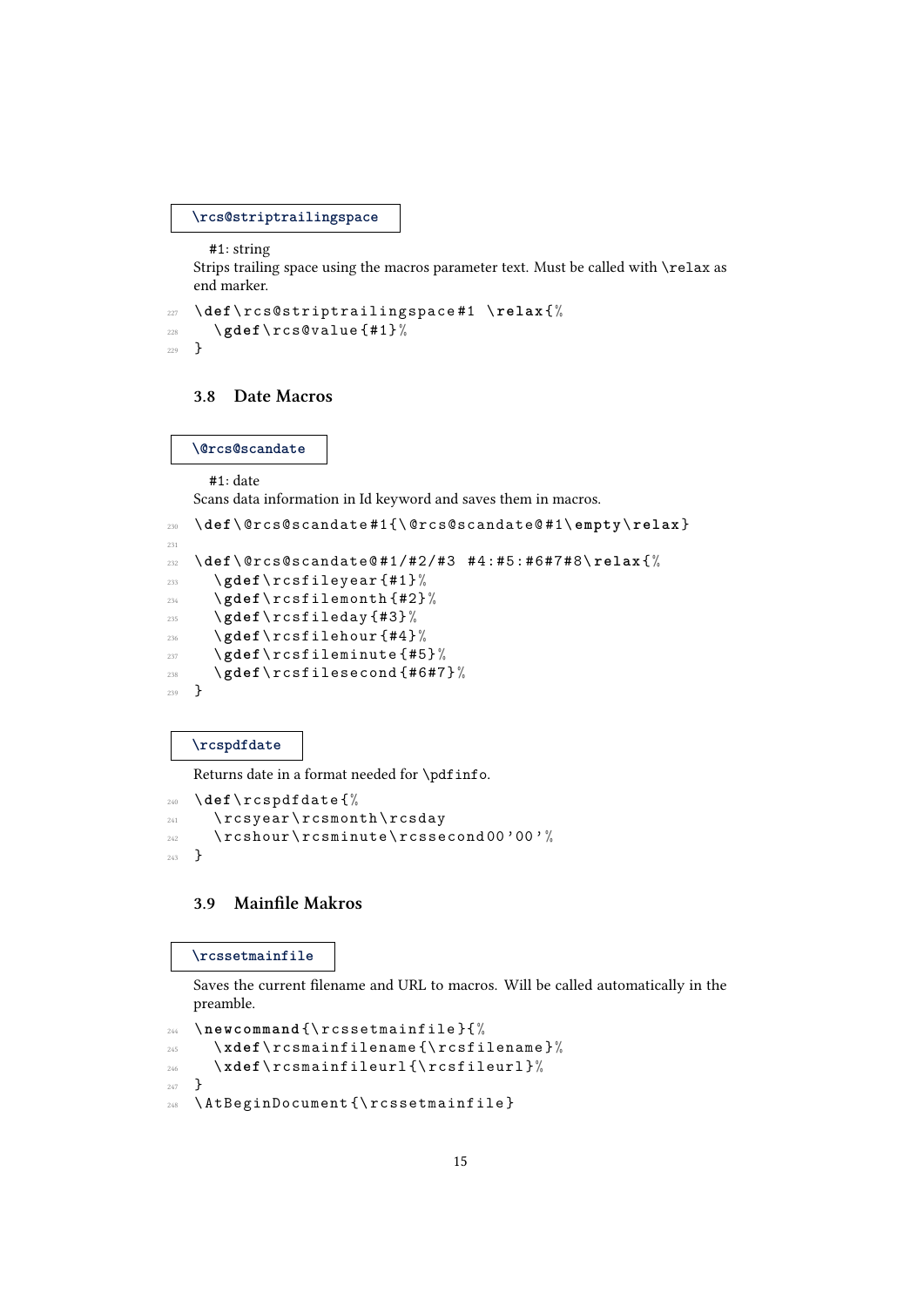# 3.10 Register and FullName Macros

```
\rcsRegisterAuthor
```
#1: author username #2: Full Name Saves the author's name by defining  $rcs@author@/username$  to it. <sup>249</sup> \ **newcommand** {\ rcsRegisterAuthor }[2]{ %

```
250 \ expandafter \ def \ csname rcs@author@ #1\ endcsname {#2}.
          \frac{1}{6}251 }
```
**\rcsFullAuthor**

#### **\rcsFullAuthor\***

We test if the starred or the normal version is used and call the appropriate submacro rcsFullAuthor@star or rcsFullAuthor@normal.

```
252 \ newcommand {\ rcsFullAuthor }{%
253 \ @ifnextchar {*}%
254 {\ rcsFullAuthor@star }%
255 {\ rcsFullAuthor@normal }%
256 } \%
```
**\rcsFullAuthor@star**

#1: username

Both submacros are calling rcsFullAuthor@ but with different arguments. The star macro also removes the star of course.

```
257 \ def\ rcsFullAuthor@star *#1{ %
258 \ edef \ rcs@temp {#1} %
259 \ rcsFullAuthor@ {\ rcs@temp }{~(\ rcs@temp ) }%
_{260} \, } \,\%
```
#### **\rcsFullAuthor@normal**

#1: username

```
261 \ def\ rcsFullAuthor@normal #1{%
262 \ edef \ rcs@temp {#1} %
263 \rcsFullAuthor@{\rcs@temp}{}%
264 } \frac{9}{6}
```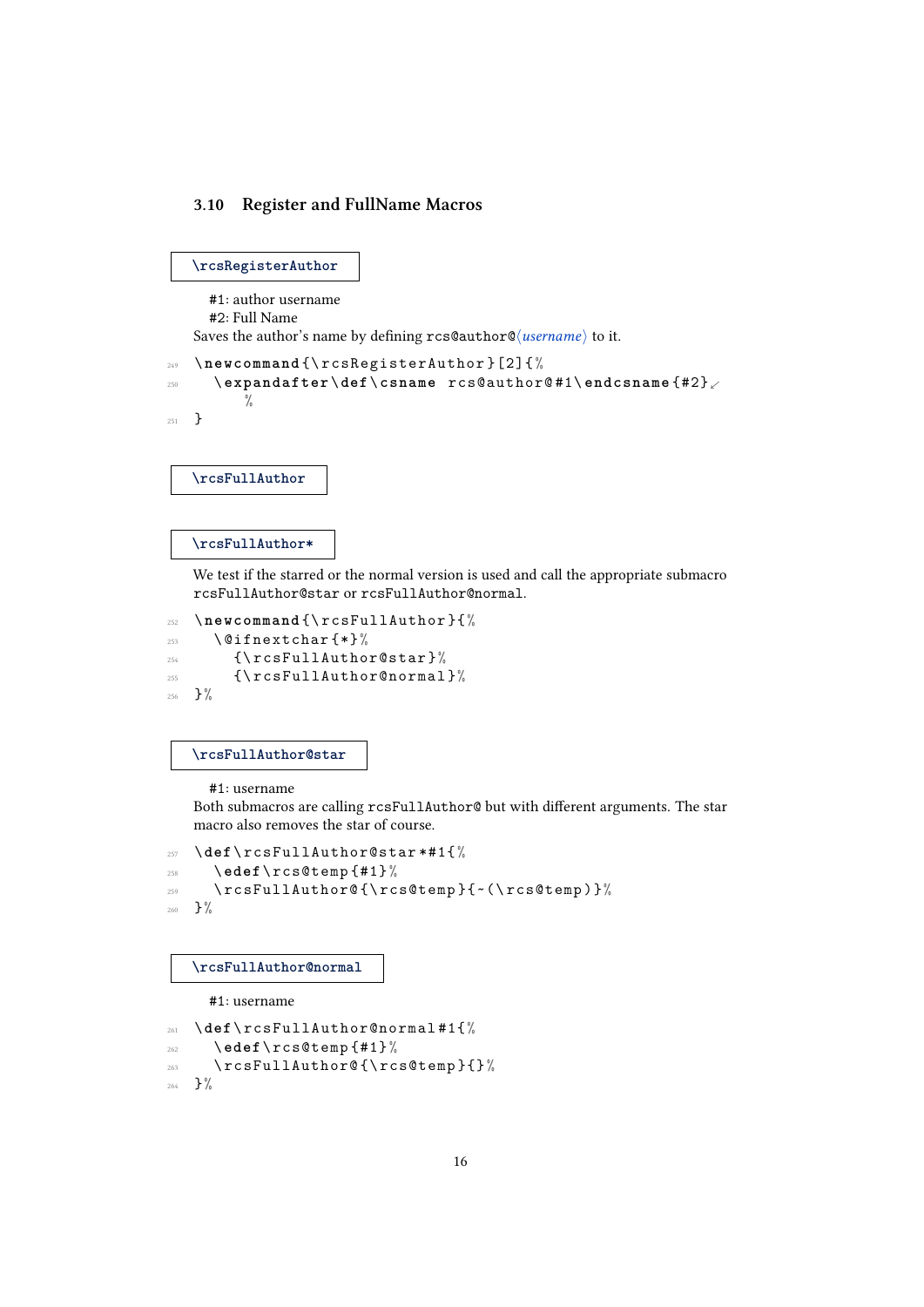#### **\rcsFullAuthor@**

```
#1: username
```
#2: previous defined trailing string

rcsFullAuthor@ now sets the author's full name. Note that #2 is empty when the normal version is called.

```
265 \ def\ rcsFullAuthor@ #1#2{ %
266 \ @ifundefined { rcs@author@ #1}%
267 \{ \# 1 \} %
268 {\ csname rcs@author@ #1\ endcsname #2}%
269 }
```
**\rcsRegisterRevision**

#1: revision number

#2: tag name

Saves the revision's name or tag by defining rcs@revision@ $\langle revisionnumber \rangle$  to it.

```
270 \ newcommand {\ rcsRegisterRevision }[2]{ %
271 \ expandafter \ def\ csname rcs@revision@ #1\ endcsname.
         {42}272 }
```
**\rcsFullRevision**

#### **\rcsFullRevision\***

We test if the starred or the normal version is used and call the appropriate submacro rcsFullRevision@star or rcsFullRevision@normal.

```
273 \ newcommand {\ rcsFullRevision }{%
274 \ @ifnextchar {*}%
275 {\rcsFullRevision@star}%
276 {\ rcsFullRevision@normal }%
277 }
```
**\rcsFullRevision@star**

#1: revision number

Both submacros are calling rcsFullRevision@ but with different arguments. The star macro also removes the star of course.

```
278 \ def\ rcsFullRevision@star *#1{ %
279 \ edef \ rcs@temp {#1} %
280 \ rcsFullRevision@ {\ rcs@temp }{~( r \ rcs@temp ) }%
281 }
```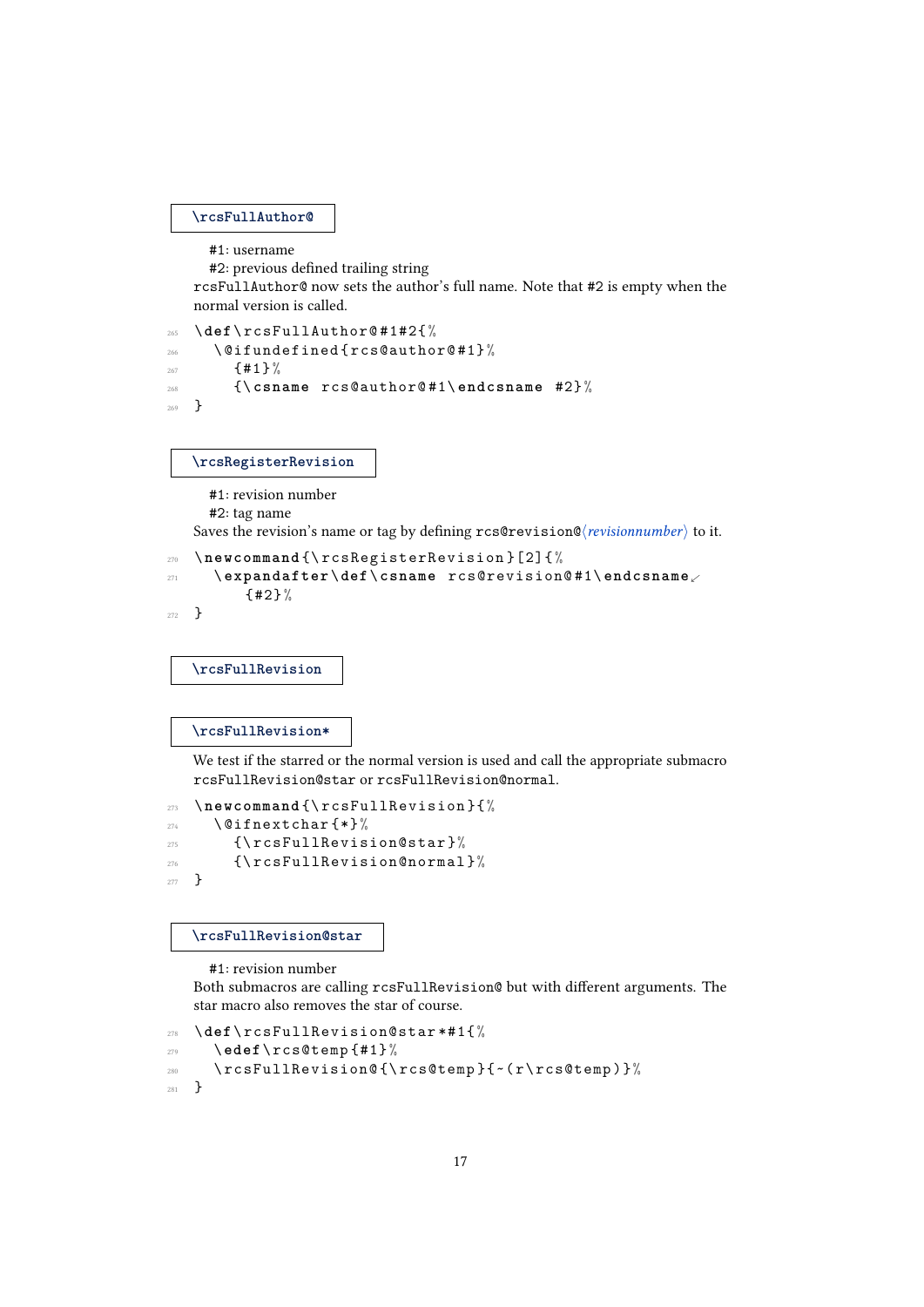**\rcsFullRevision@normal**

#1: revision number

```
282 \ def\ rcsFullRevision@normal #1{%
283 \ edef \ rcs@temp {#1} %
284 \ rcsFullRevision@ {\ rcs@temp }{}%
285 }
```
### **\rcsFullRevision@**

#1: revision number

 $#2$ : previous defined trailing string

rcsFullRevision@ now sets the revision name. Note that #2 is empty when the normal version is called.

```
286 \ def\ rcsFullRevision@ #1#2{ %
      \left\{ \alpha \in \mathbb{Z}^2 \mid \alpha \in \mathbb{Z}^2 \right\}288 {Revision #1}%
289 {\ csname rcs@revision@ #1\ endcsname #2}%
290 }
```
# 3.11 Other macros

This section contains macros which don't fit in any other section.

### **\rcs**

Strips the  $\$   $*$  around the keyword. A space must be before the final dollar.

```
291 \providecommand {\rcs } [1] {\@revs#1}
292 \ def\ @rcs $#1 ${#1}
```
#### **\rcsnolinkurl**

#1: URL

This code is taken from the hyperref package and is the definition of  $\url$  just without the part which creates the actual hyperlink. This needs of course the hyperref package. A warning is given if it isn't loaded.

```
293 %% Adapted from the \url macro of the 'hyperref' \swarrowpackage .
294 \ DeclareRobustCommand *{\ rcsnolinkurl }{%
295 \ @ifundefined { hyper@normalise }%
_{296} {\PackageWarning{rcs-multi}{Package hyperref is \swarrowneeded for \ noexpand
297 \rcsnolinkurl.}}%
298 {\ hyper@normalise \ rcsnolinkurl@ }%
299 } \frac{9}{9}300 \ def\ rcsnolinkurl@ #1{\ Hurl {#1}} %
```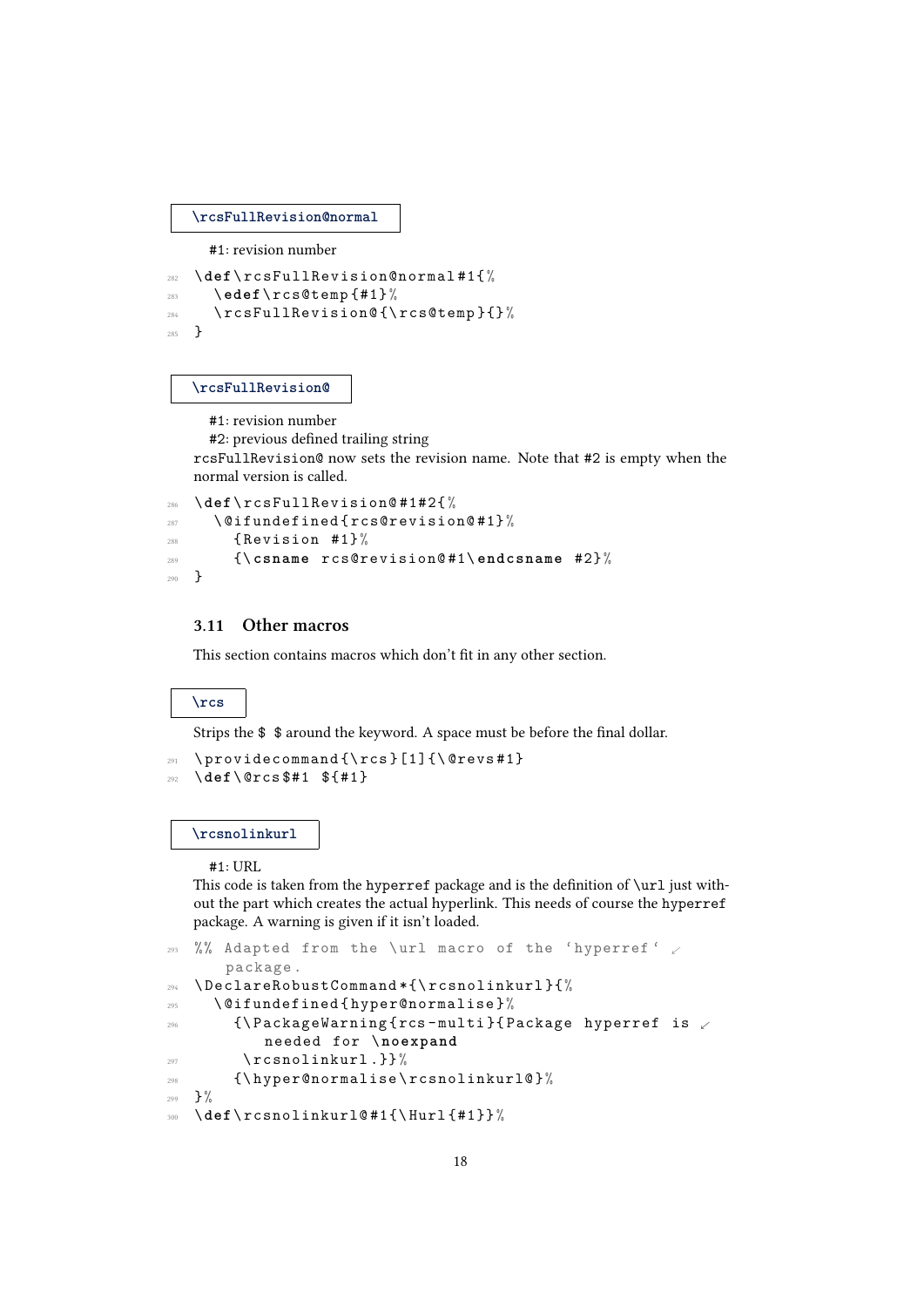**\rcs@getfilename**

#1: URL

This macro expands the content using the temporary macro and sets it in front of the \rcs@getfilename sub-macro together with /{} to make sure the macro does not break at values without directories. A \relax is used as end marker.

```
301 \ def\ rcs@getfilename #1{%
302 \ begingroup
303 \ edef \ rcs@temp {#1} %
304 \ expandafter \ @rcs@getfilename \ rcs@temp /{}\ relax
305 }%
```
**\@rcs@getfilename**

#1: URL part before first slash

#2: URL part after first slash

Splits the content at the first slash  $\binom{7}{1}$  and checks if the remainder is empty. If so the end marker got reached and the part before the slash is the filename which is returned. Otherwise the macro recursively calls itself to split the remainder.

```
306 \ def\ @rcs@getfilename #1/#2\ relax {%
307 \ rcs@ifempty{#2}%
308 {\ endgroup \ gdef \ rcsfilename {#1}} %
309 {\ @rcs@getfilename #2\ relax }%
310 }%
```
# 3.12 Write to Auxiliary file

### **\rcs@writeaux**

This macro writes the .aux auxiliary file and is called from a \AtEndDocument macro later on.

```
311 \ def\ rcs@writeaux {%
312 \ immediate \ write \ @mainaux {^^ J%
313 \ noexpand \ gdef \ noexpand \ rcsrev {\ @rcs@rev }^^ J%
314 \ noexpand \ gdef \ noexpand \ rcsdate {\ @rcs@date }^^ J%
315 \ noexpand \ gdef \ noexpand \ rcsauthor {\ @rcs@author.
              3^{\circ} J%
316 \ noexpand \ gdef \ noexpand \ rcsyear {\ @rcs@year }^^ J%
317 \ noexpand \ gdef \ noexpand \ rcsmonth {\ @rcs@month }^^.
              J\%318 \ noexpand \ gdef \ noexpand \ rcsday {\ @rcs@day }^^ J%
319 \ noexpand \ gdef \ noexpand \ rcshour {\ @rcs@hour }^^ J%
          \setminusnoexpand\setminusgdef\setminusnoexpand\setminusrcsminute\setminus\} ^ \degree J%
```